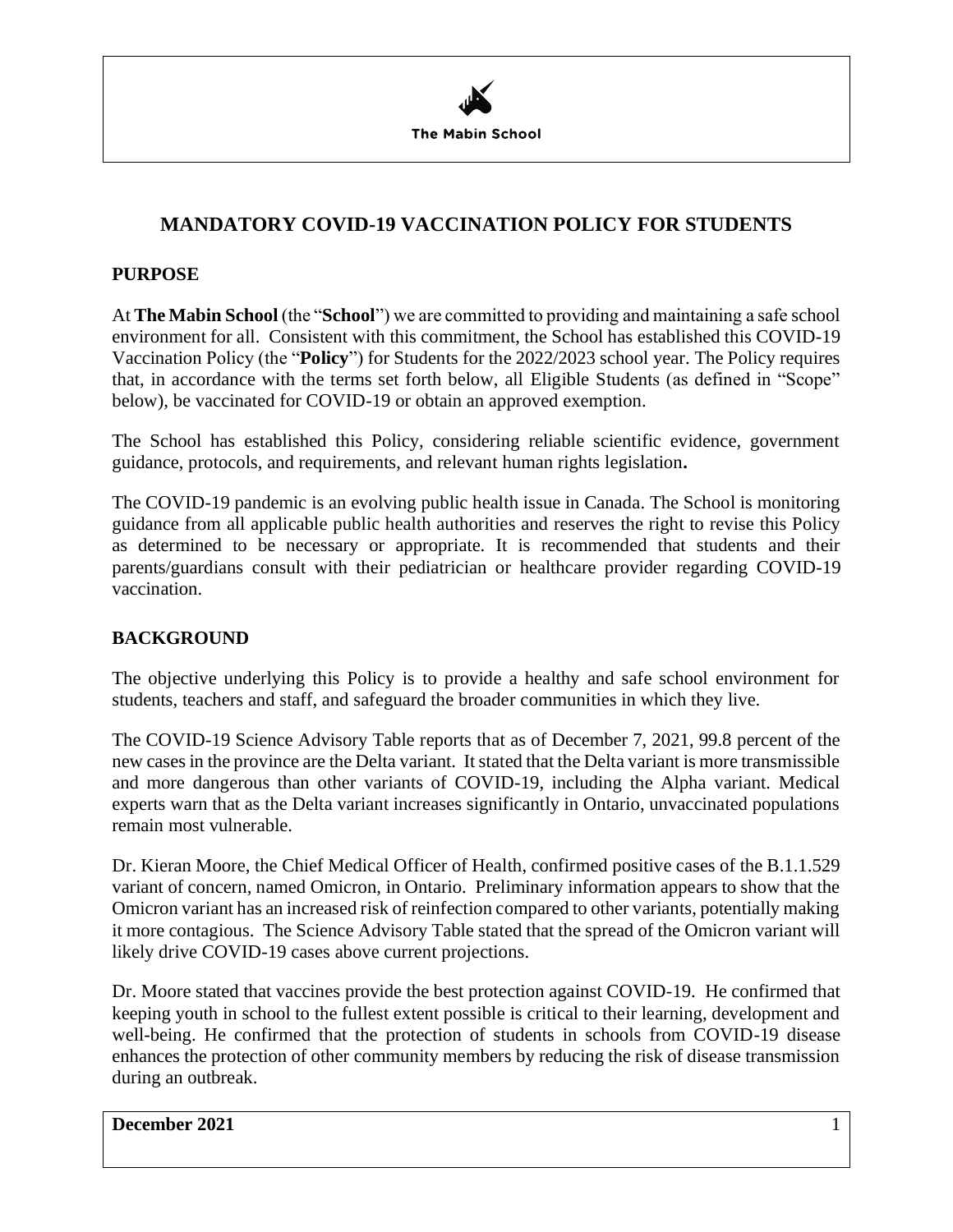

Health Canada has approved the Pfizer-BioNTech COVID-19 vaccine and the Moderna Spikevax COVID-19 vaccine for individuals aged 12 and older.

On November 19, 2021, Health Canada approved the Pfizer-BioNTech COVID-19 vaccine for administration to children aged five to 11. The vaccine will require two doses of 10 micrograms for children aged five to 11, one third of the dose for adults. The National Advisory Committee on Immunization (NACI) is recommending the two doses be spaced eight weeks apart. Data from Pfizer-BioNTech shows that its COVID-19 vaccine is 91 percent effective in preventing COVID-19 in five to 11-year olds.

As a school, we have a heightened responsibility to ensure we are doing everything we can to protect our students, staff, their families and the surrounding community. Due to the fact that the unique nature of in-person learning involves close contact with other students and staff members, the vaccination of all students is strongly recommended, with certain exemptions, as set out in the Policy.

## **SCOPE**

This Policy applies to all students attending in-person at the School during the 2022/2023 school year and who are eligible to receive a COVID-19 Vaccination (**"Eligible Students**").

## **TIMING**

All Eligible Students must have at least one dose of the vaccine, prior to June 15, 2022. All Eligible Students will be required to be fully-vaccinated by August 15, 2022. If required, assistance will be provided by School staff with booking an Eligible Student's vaccination.

## **PROOF OF VACCINE**

Prior to the commencement date of school, Eligible Students must produce proof of vaccination. Proof can be in the form of a copy of the proof of vaccination given at the time of receiving vaccination, or a letter from a medical practitioner, confirming the student has been vaccinated. The School will recognize proof of vaccination from a student's home country, or another country where the student received their vaccination.

The School will only collect, use and disclose information regarding a student's vaccination status in accordance with its Privacy Policy and all applicable privacy laws. Proof of vaccination will be kept in a confidential file, stored in a secure location.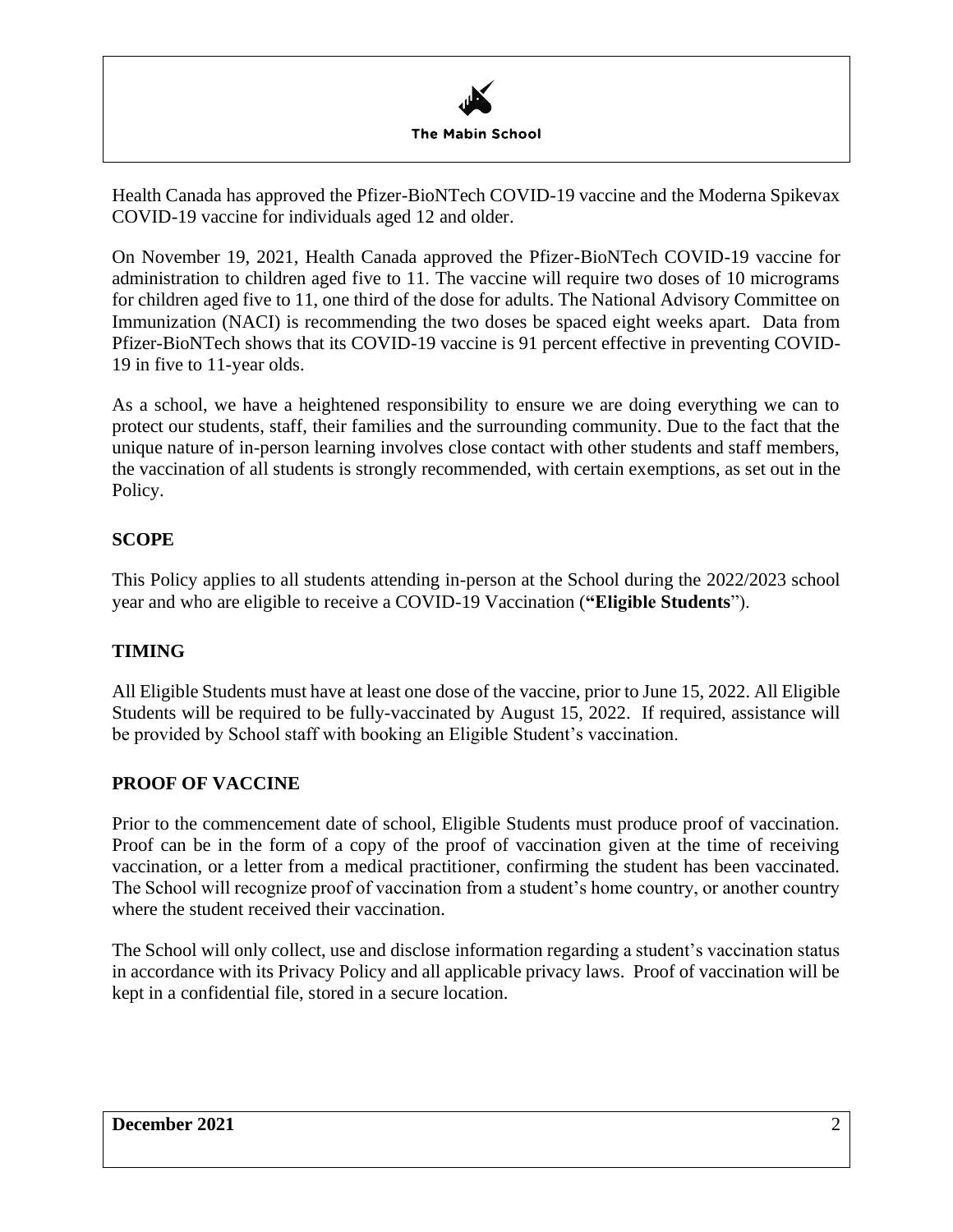

#### **EXEMPTION**

The School recognizes its duties and responsibilities under the Ontario *Human Rights Code* (the "Code"). If a student is unable to be vaccinated, due to a disability or medical condition as defined by the Code, the School has a duty to accommodate to a point of undue hardship.

However, this duty to accommodate must be balanced against the School's obligations to protect the health and safety of students and staff. Due to the serious health threat COVID-19 presents to members of the community, if an Eligible Student will not be vaccinated, their parent/guardian must provide the School with an appropriate medical exemption.

#### **Medical Exemption**

A parent/guardian who is requesting an exemption from this Policy on the basis of a medical reason is required to provide the School with a letter supplied by a physician or registered nurse in the extended class that sets out a documented medical reason for not being fully vaccinated against COVID-19 and the effective time period for the medical reason.

This letter must be provided to the School prior to June 1, 2022. If a student commences enrolment in the School after September 1, 2022, this letter must be provided to the School prior to the first day of school.

#### **Process to Receive an Accommodation**

- 1. The parent/guardian of the student who seeks an accommodation, including an exemption, is required to complete a COVID-19 Vaccination Accommodation/Exemption Request Form.
- 2. The parent/guardian of the student must provide the completed Accommodation/Exemption Request Form to the School's **Registrar,** with supporting documentation.
- 3. The **Registrar** will consult with the **Principal** and other appropriate school personnel to determine whether an accommodation, up to and including an exemption, will be granted based on the accommodation process set out below. If additional information is required from the student, the **Registrar** will follow up.
- 4. The **Registrar** will confirm receipt the Accommodation/Exemption Request Form. An original copy of the Form will be securely stored at the School.

The accommodation process is a shared responsibility. All parties should co-operatively engage in the process, share information and consider potential accommodation solutions. Parents/Guardians of students who are requesting an accommodation are required to: